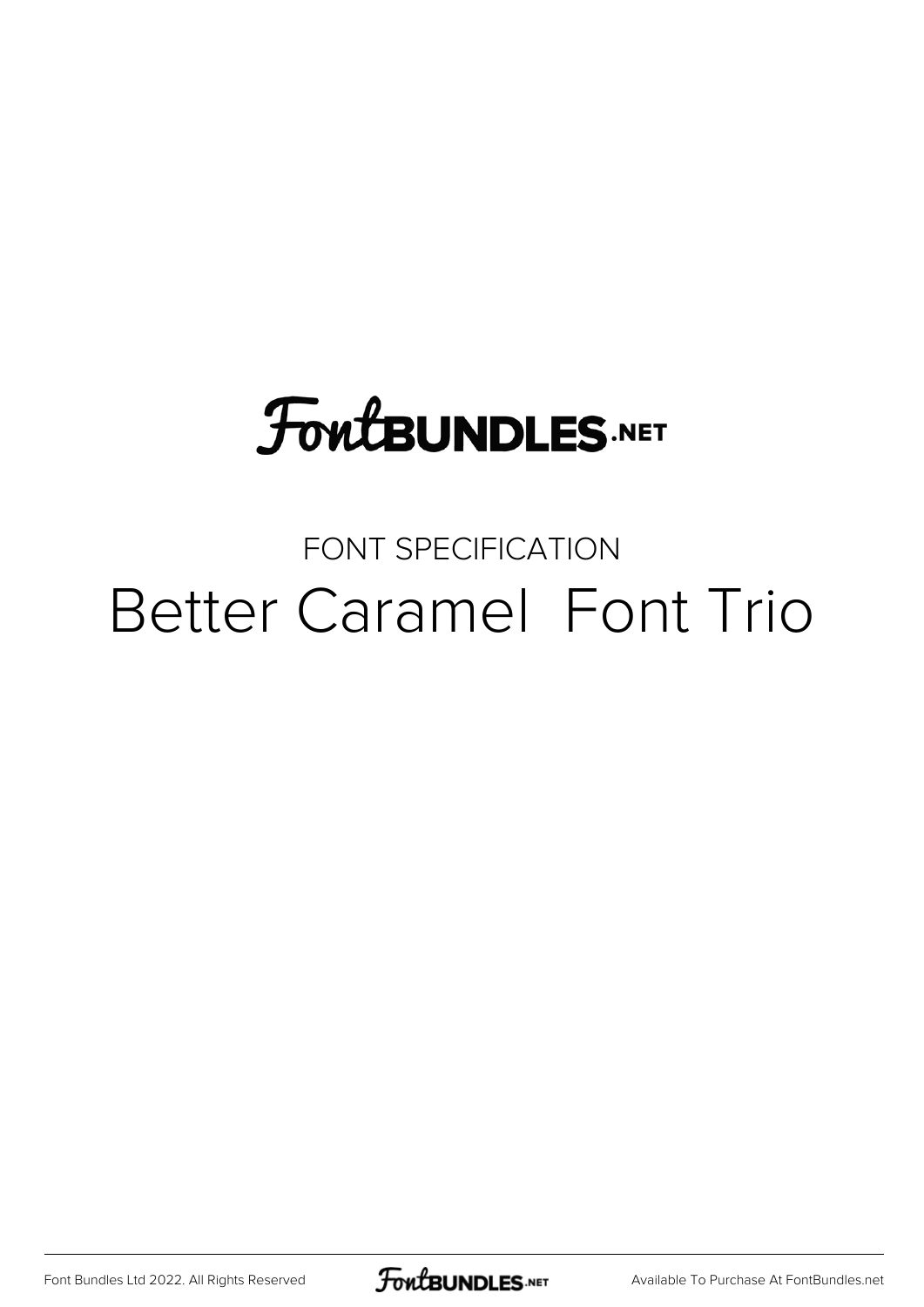#### Better Caramel - Regular

**Uppercase Characters** 

ABCQEFGHIJKLMN OPORSTUUWXY3

Lowercase Characters

 $q$  b c d e  $q$  h i j k l m n e p q  $v$  s t u v  $wxyy$ 

**Numbers** 

#### 0123456789

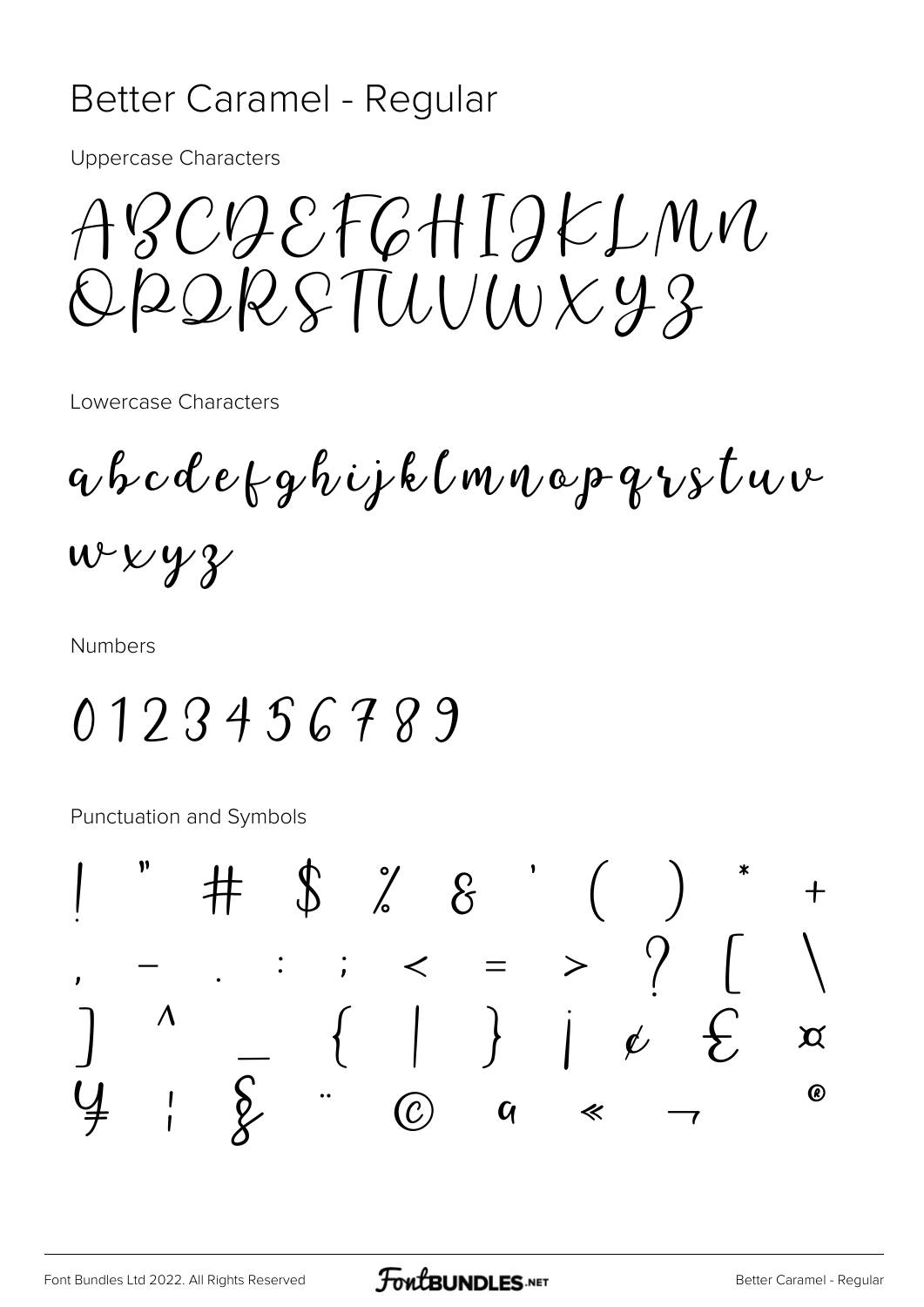$\mathbf{o}$  $\pm$  $\frac{1}{2}$  $\boldsymbol{\theta}$  $\frac{1}{4}$  $\frac{3}{4}$  $\gg$ 

À Á Â Ã Ä Å Å C È  $\acute{\mathcal{E}} \acute{\mathcal{E}} \acute{\mathcal{E}} \acute{\mathbf{I}} \acute{\mathbf{I}} \acute{\mathbf{I}} \acute{\mathbf{I}} \acute{\mathbf{I}}$  $\dot{Q}$   $\dot{Q}$   $\dot{Q}$   $\ddot{Q}$ × Q Ù Ú  $\hat{U} \ \hat{U} \ \hat{Y} \ \hat{P} \ \hat{R} \ \hat{q} \ \hat{q}$  $\tilde{q}$  $\ddot{q}$ ,  $\ddot{q}$ ,  $q$  $\begin{array}{ccccccccccccc}\n\bullet&\dot{e}&\dot{e}&\dot{e}&\ddot{e}\n\end{array}$  $\ddot{\mathbf{c}}$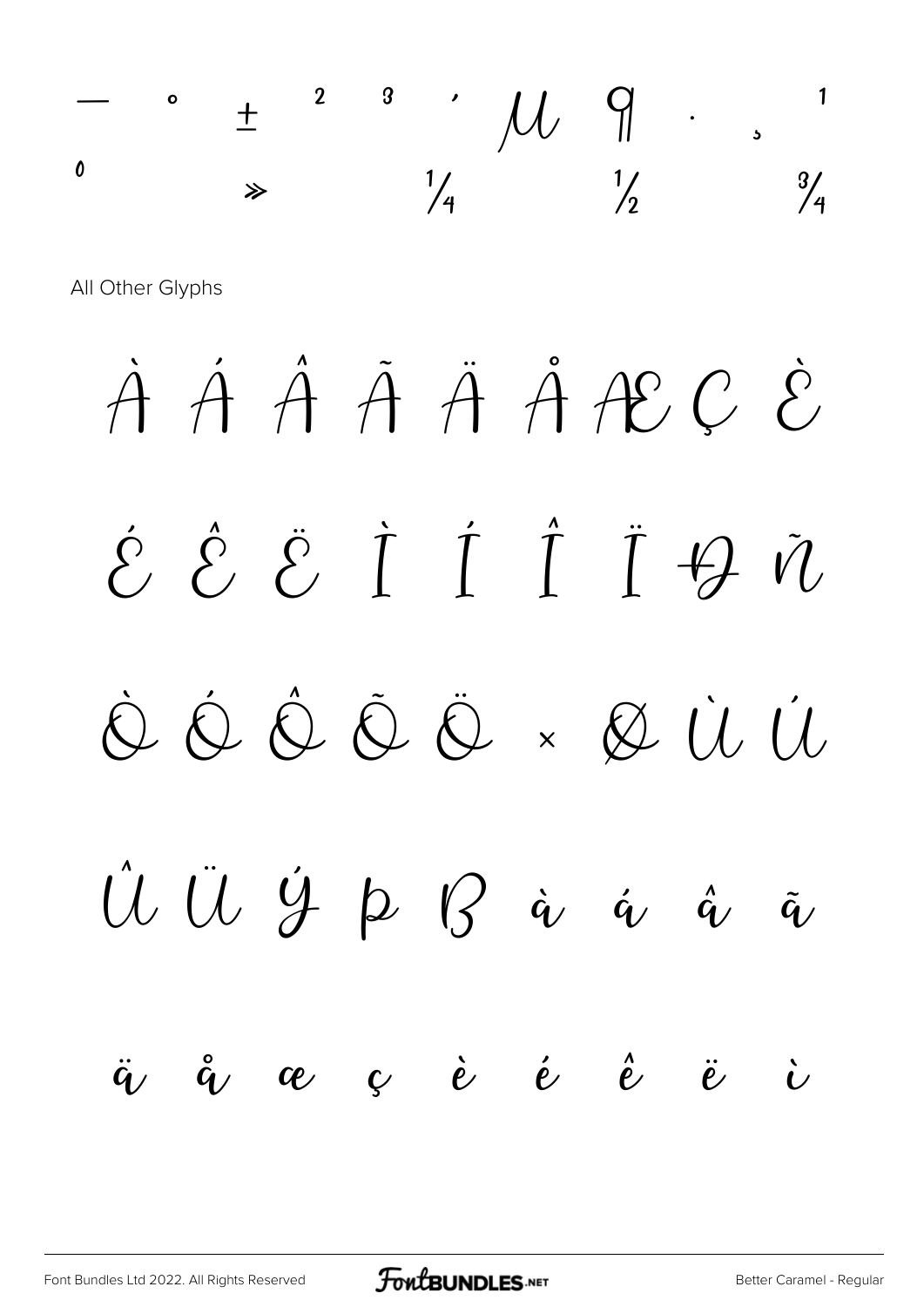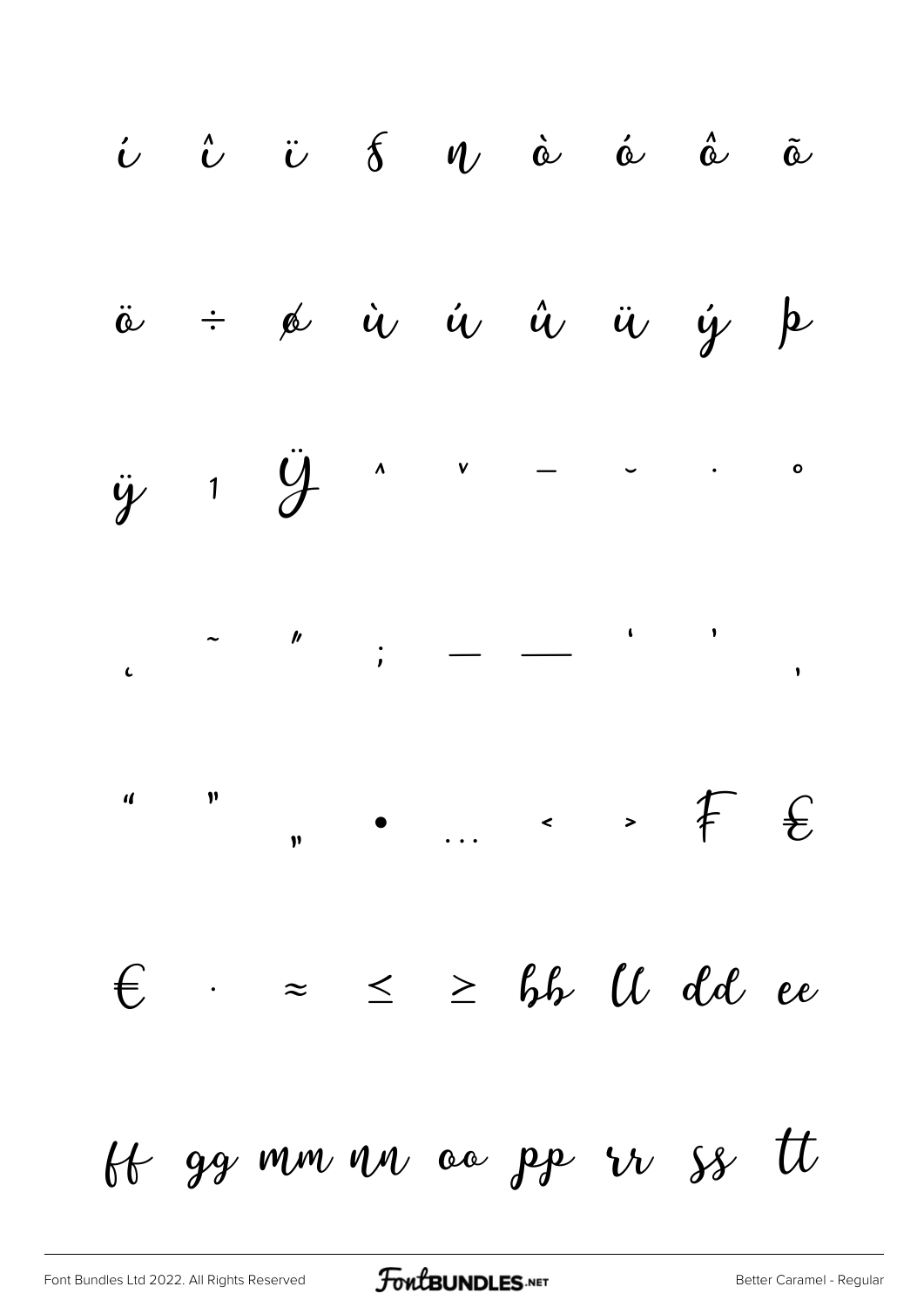$yy$   $yy$  -a h c d e  $+y$ 

 $-h.i.j.k.l.m.n.o.p$ 

gres taureuse

 $x$  whread eff of

injokohomoranpag

restaurant

egrebreded et egrebier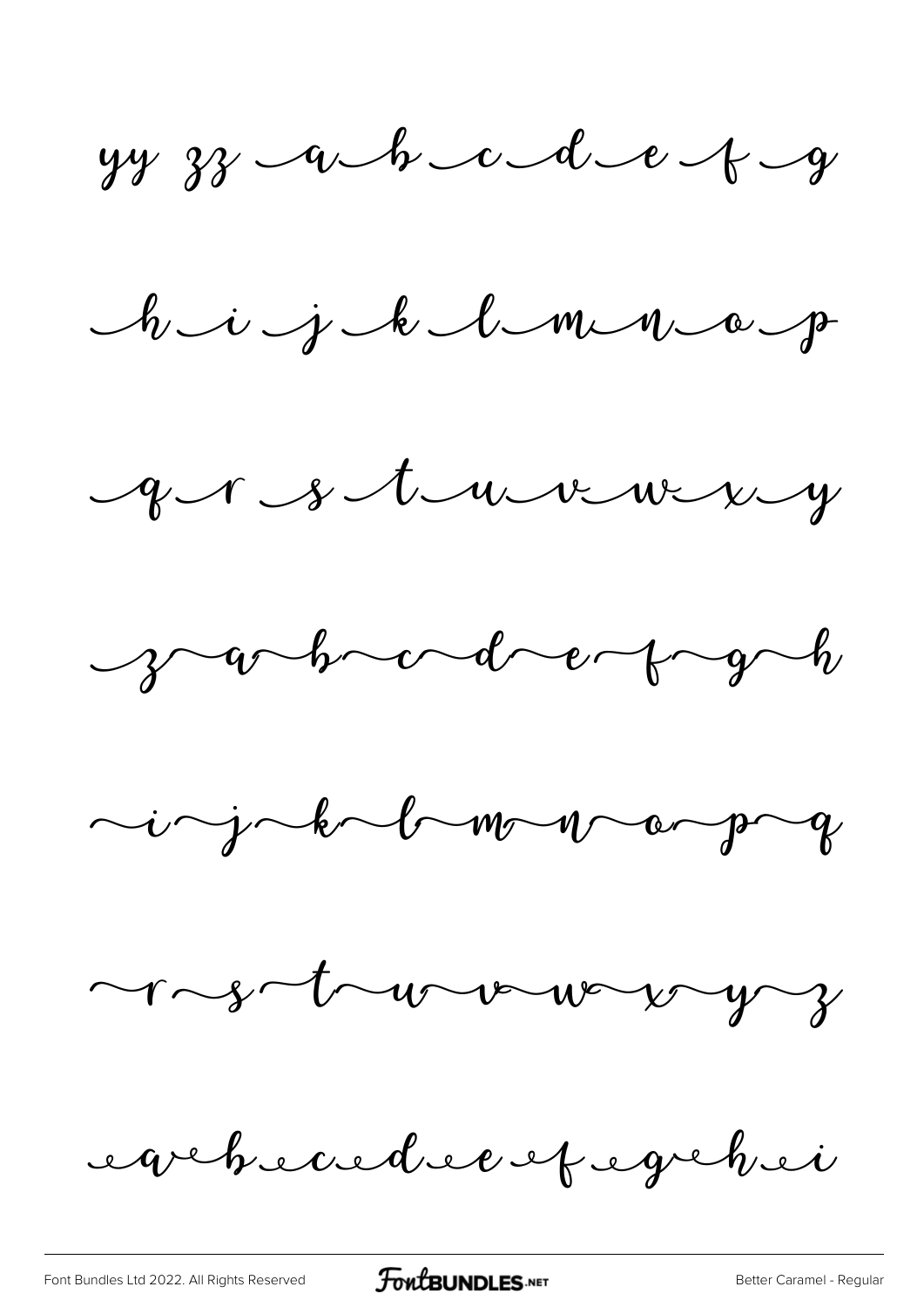ejekelemeneaepeger

es et enevenes eye jeg

rebreardrearpregreheirej

rebrebementemepegénes

et en verense pe je qu'il

ecedec et egehei ej ek

ebenes reaspeger es et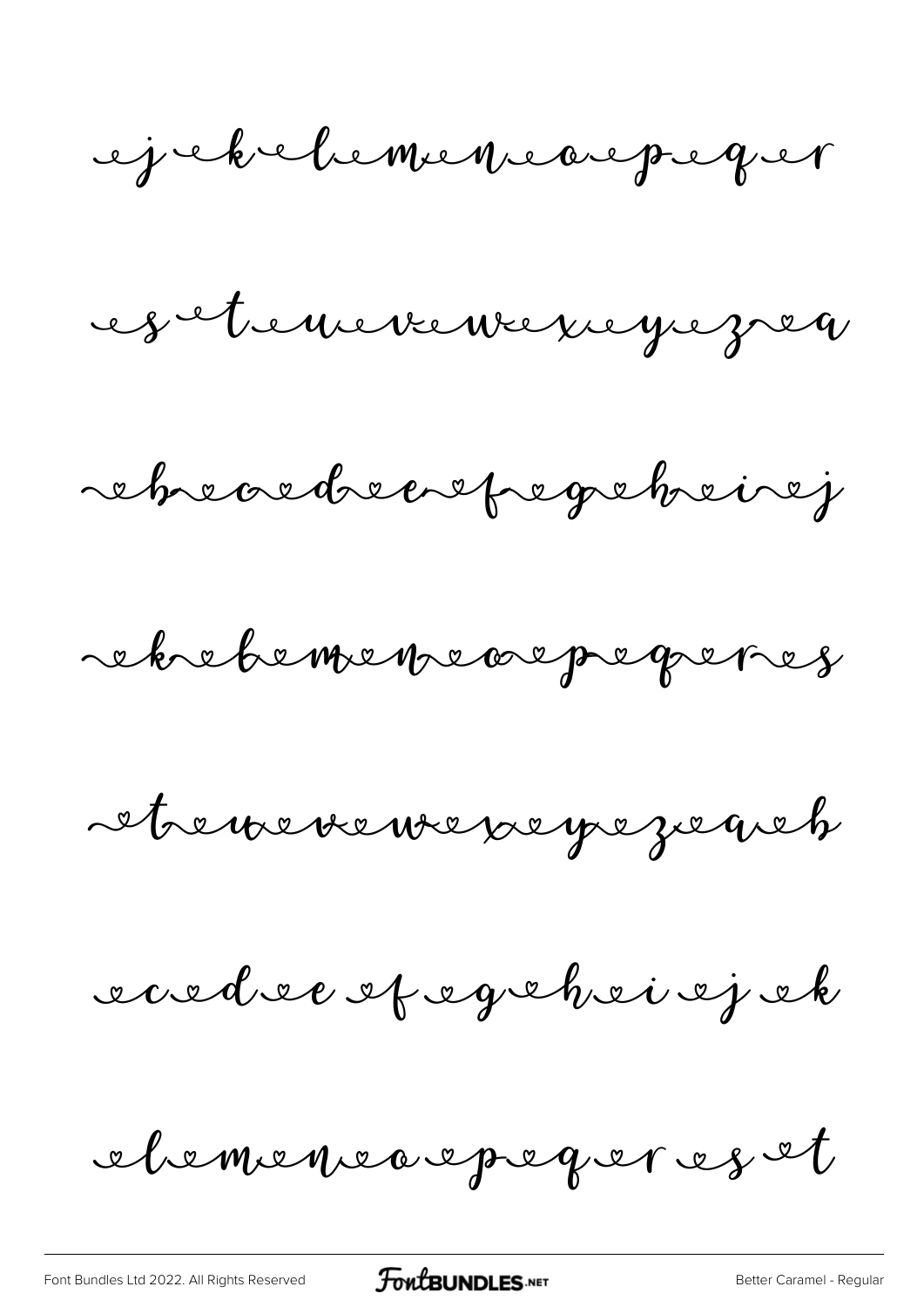enevenezegez cachec

colce Gregohriogickel

concuracprogrames trou

creureucycy Carchicald

Cecy Cychris Grandem

Curlo Gorly Crigilt Curle

CuCaCaCaCah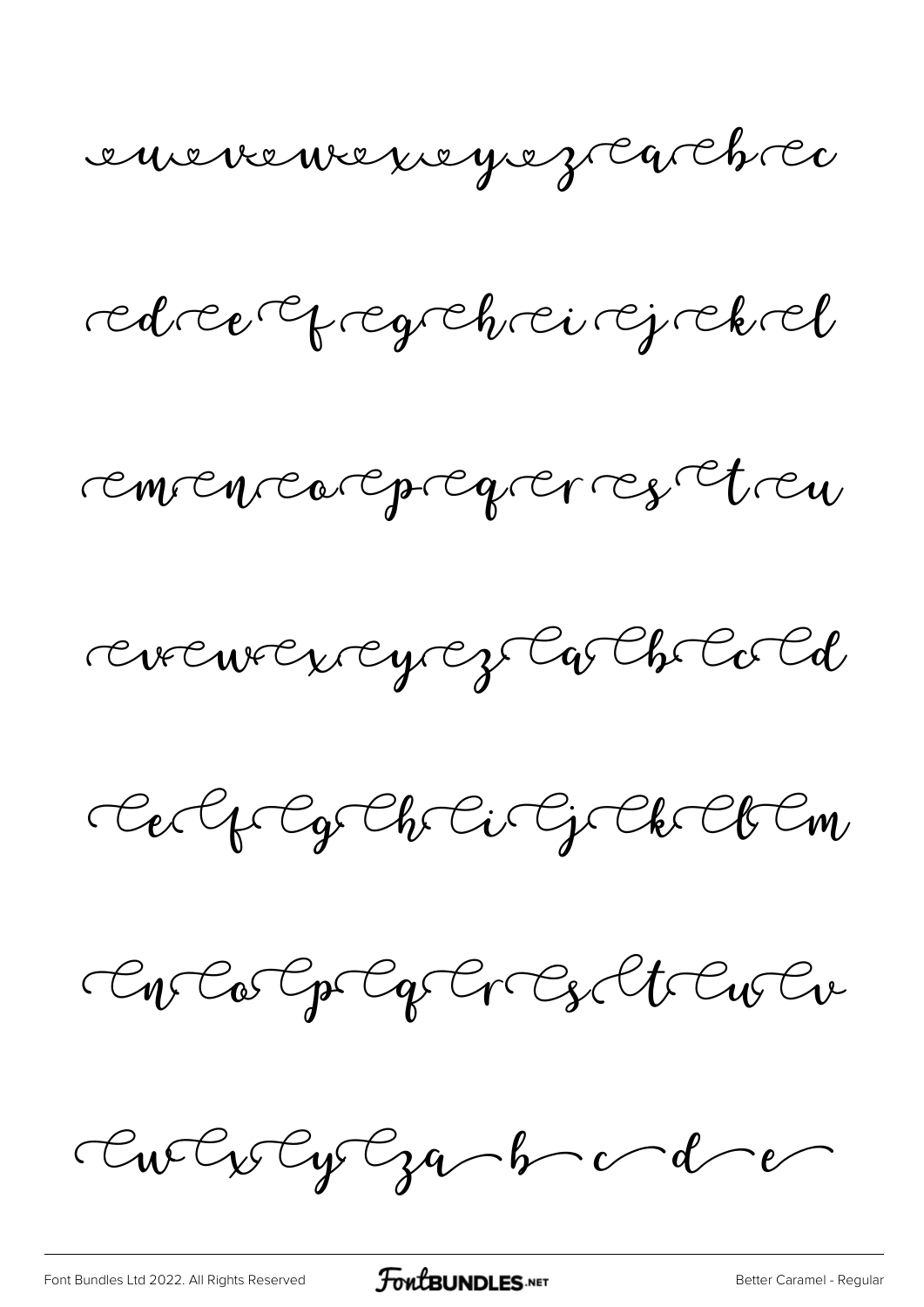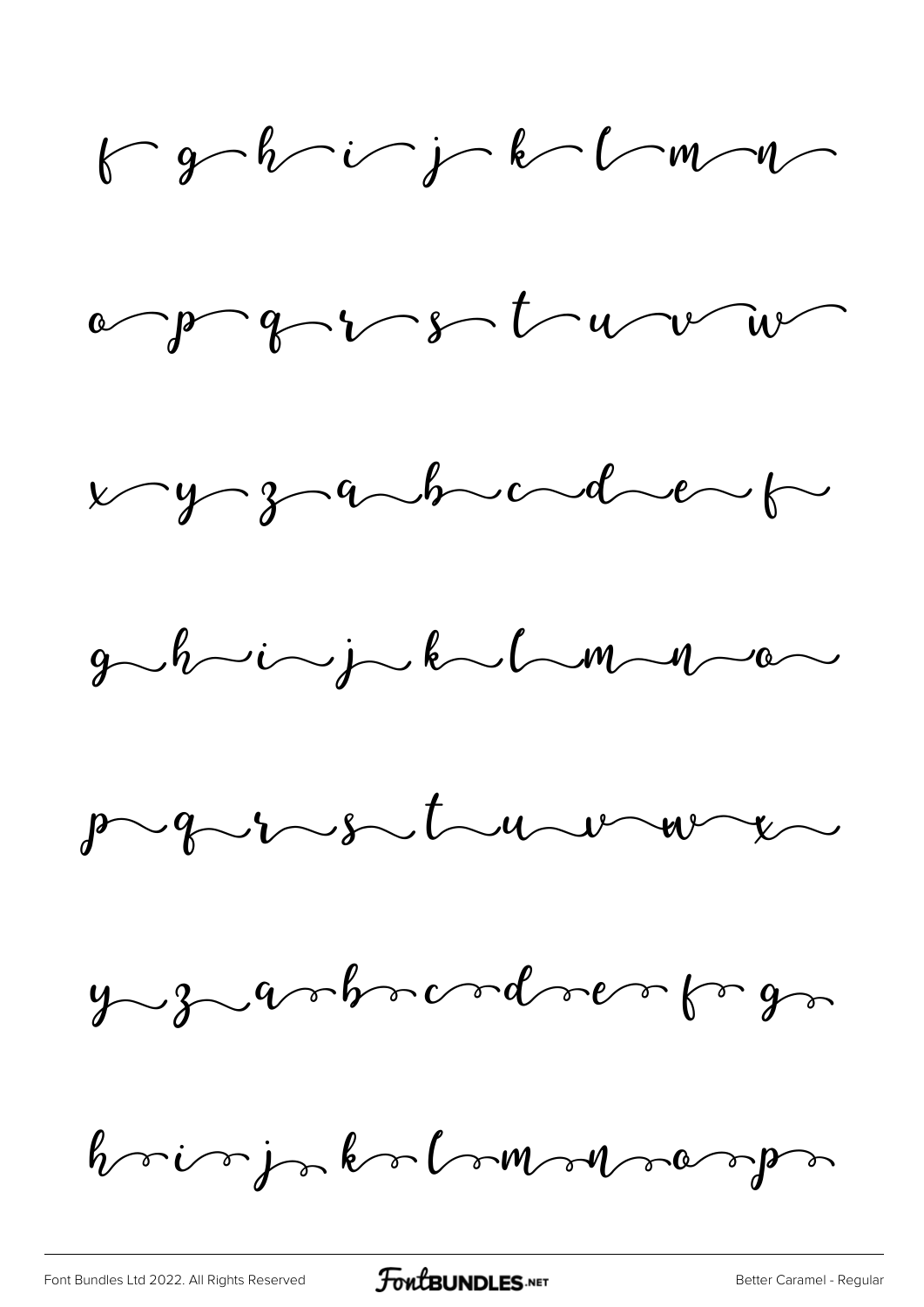







achecedece pe geheie

je kelemereaepe gere

se teneveuere ye je 20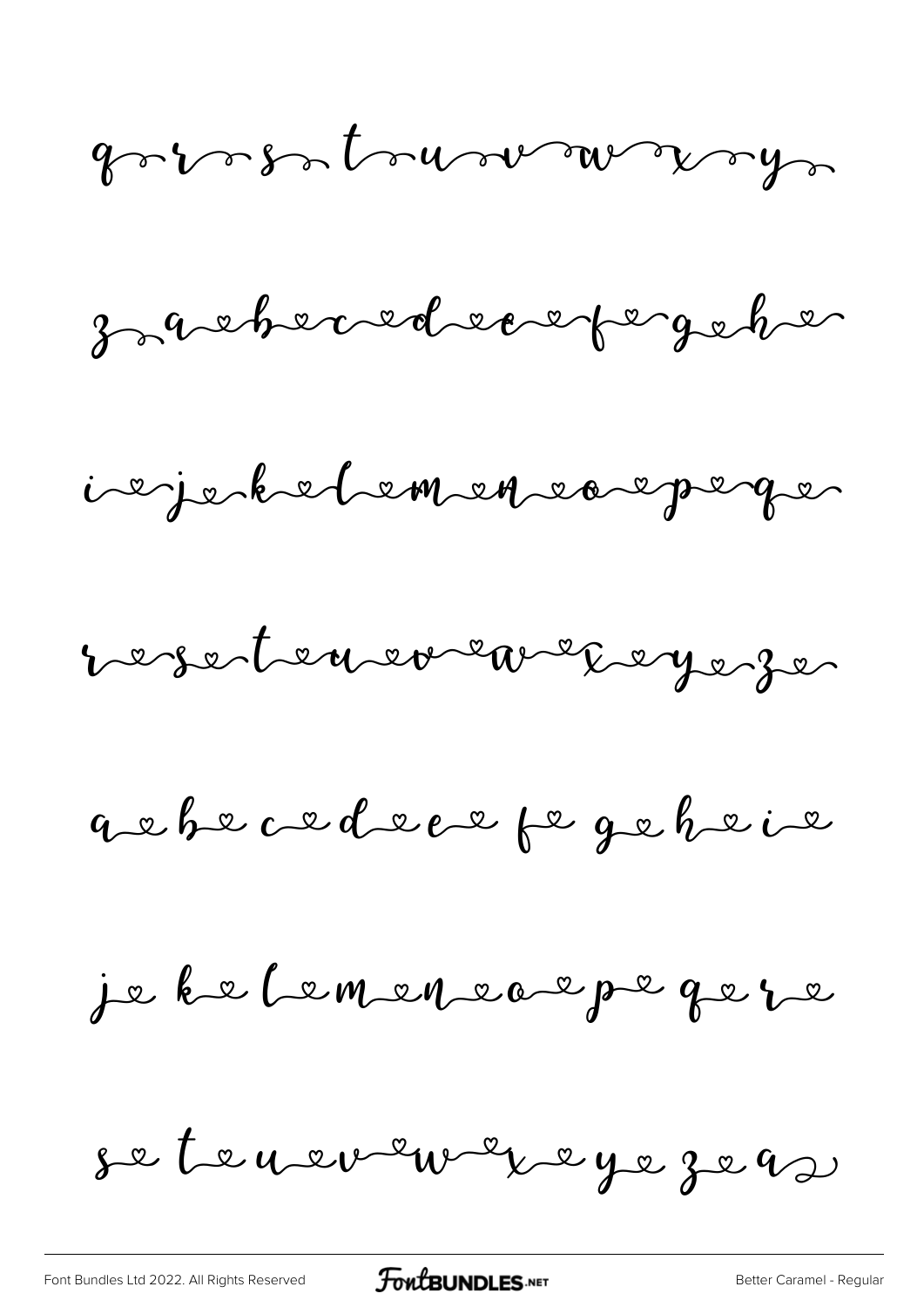$h$ s card are a  $h$  sar $h$ aria $j$ ar

 $k$ a  $l$ amanao apagarasa

tous van de vys zously

comptains de la comptant

 $L_{\text{H}}$ 

W DW DW DY D3 D

[Font Bundles Ltd 2022. All Rights Reserved](https://fontbundles.net/) **FoutBUNDLES.NET** Setter Caramel - Regular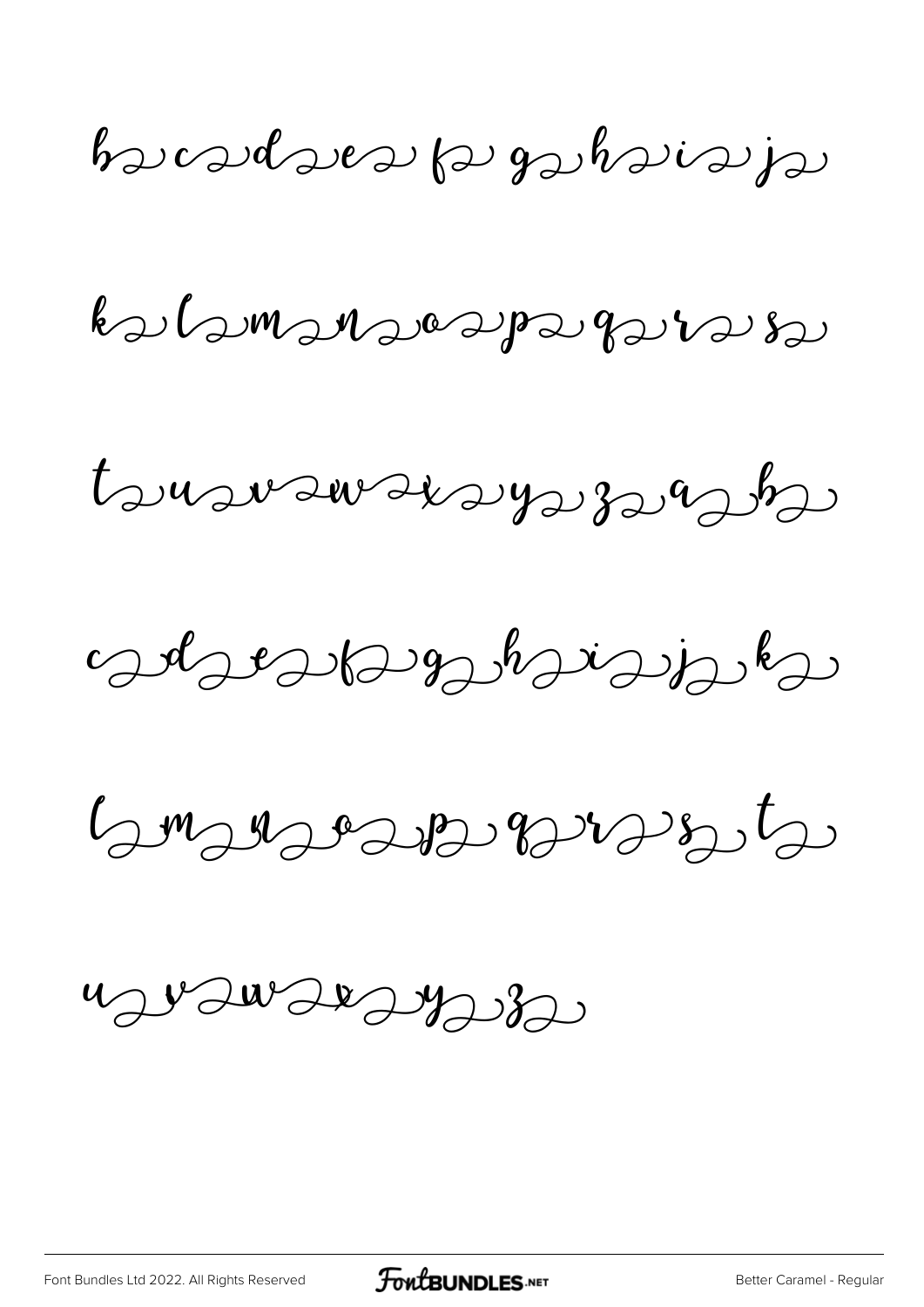Better Caramel Sans - Regular

**Uppercase Characters** 

### ABCDEFGHIJKLMNOPO  $RSTUUWXY7$

Lowercase Characters

### ABCDEFGHIJKLMNOPQ  $RSTIJUU)XY7$

**Numbers** 

0123456789

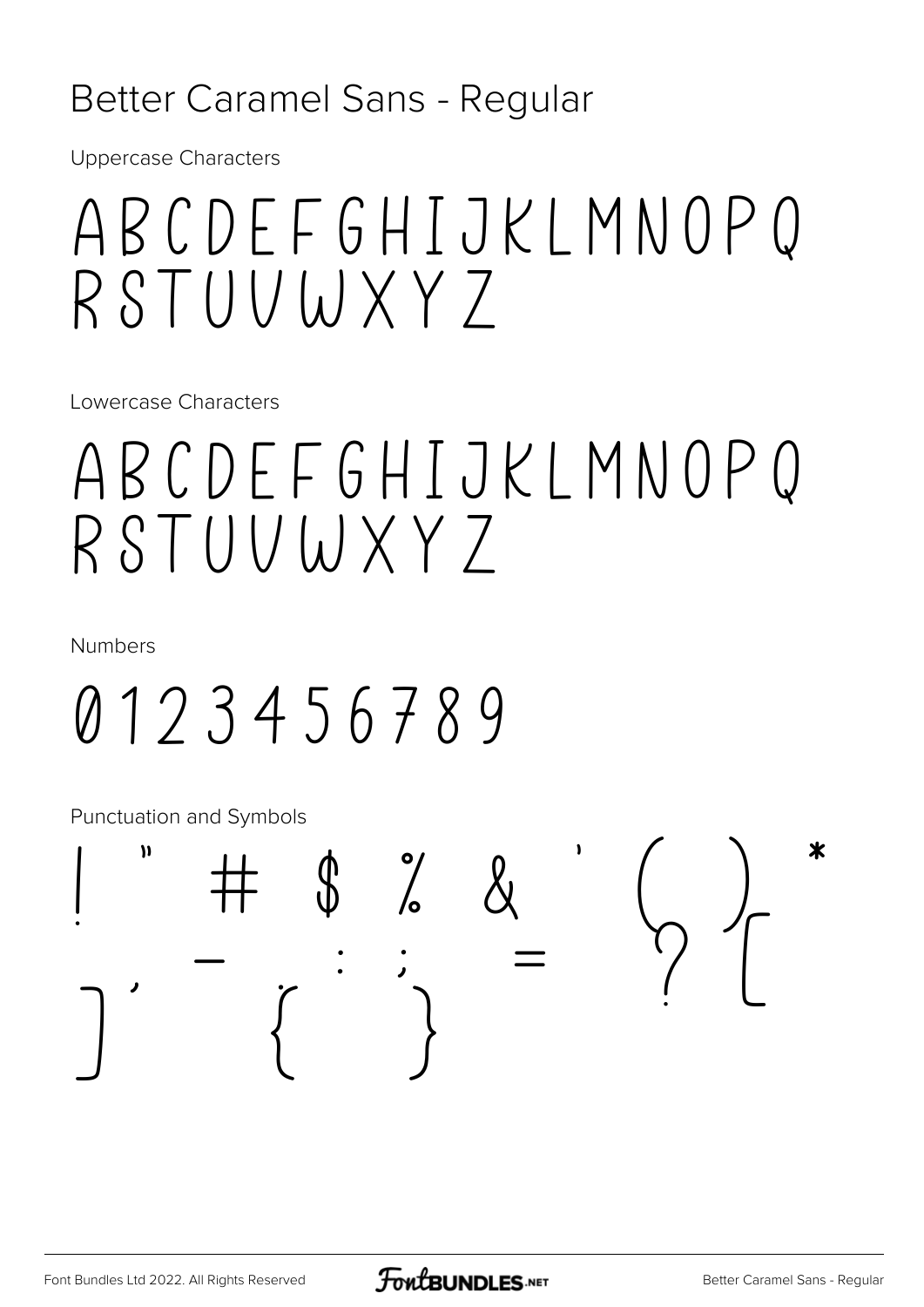|                                       | $\mathcal{C}$ and $\mathcal{C}$ and $\mathcal{C}$ and $\mathcal{C}$ and $\mathcal{C}$ and $\mathcal{C}$ and $\mathcal{C}$ and $\mathcal{C}$ and $\mathcal{C}$ and $\mathcal{C}$ and $\mathcal{C}$ and $\mathcal{C}$ and $\mathcal{C}$ and $\mathcal{C}$ and $\mathcal{C}$ and $\mathcal{C}$ and $\mathcal{C}$ and |  |                                                                                                                                     |  |
|---------------------------------------|-------------------------------------------------------------------------------------------------------------------------------------------------------------------------------------------------------------------------------------------------------------------------------------------------------------------|--|-------------------------------------------------------------------------------------------------------------------------------------|--|
| $\bullet$ . The contract of $\bullet$ |                                                                                                                                                                                                                                                                                                                   |  |                                                                                                                                     |  |
| $\overline{\phantom{a}}$              |                                                                                                                                                                                                                                                                                                                   |  |                                                                                                                                     |  |
|                                       |                                                                                                                                                                                                                                                                                                                   |  | $\mathbf{r}$ and $\mathbf{r}$ and $\mathbf{r}$ and $\mathbf{r}$ and $\mathbf{r}$ and $\mathbf{r}$ and $\mathbf{r}$ and $\mathbf{r}$ |  |

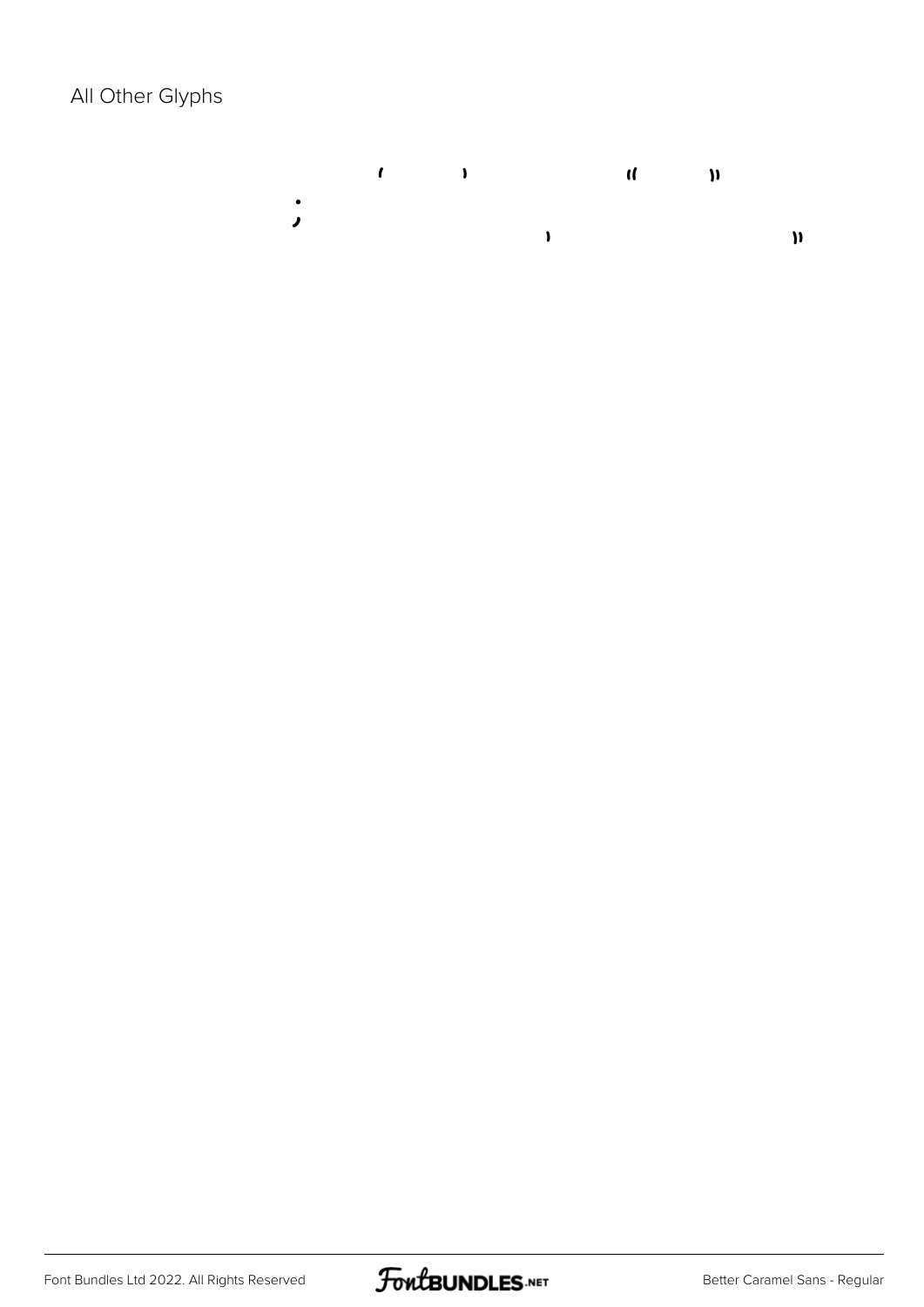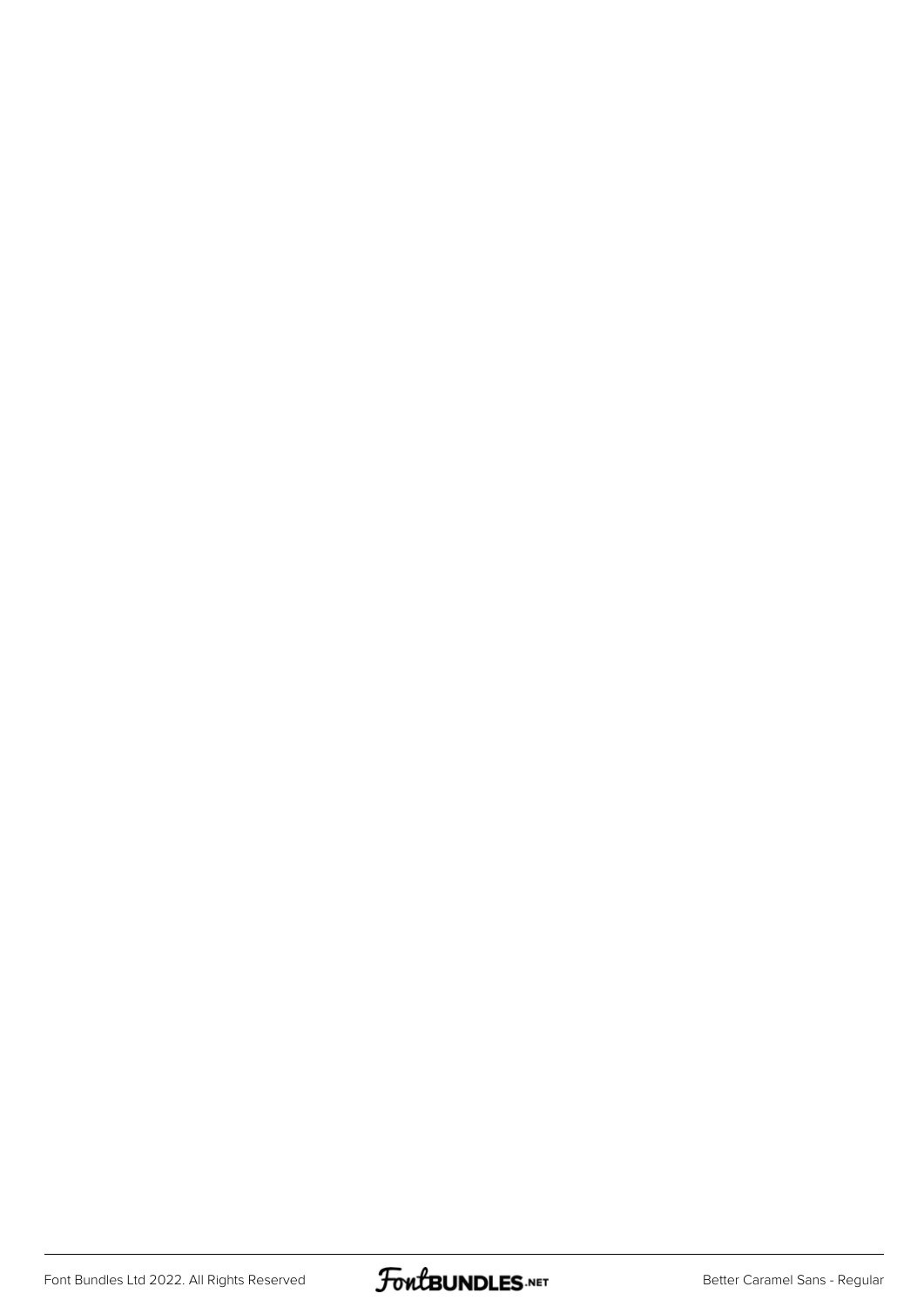#### Better Caramel Serif - Regular

**Uppercase Characters** 

#### ABCDEFGHIJKLMNO PORSTUUWXYZ

Lowercase Characters

### ABCDEFGHIJKLMNO PQRSTUUWXYZ

**Numbers** 

## 0123456789

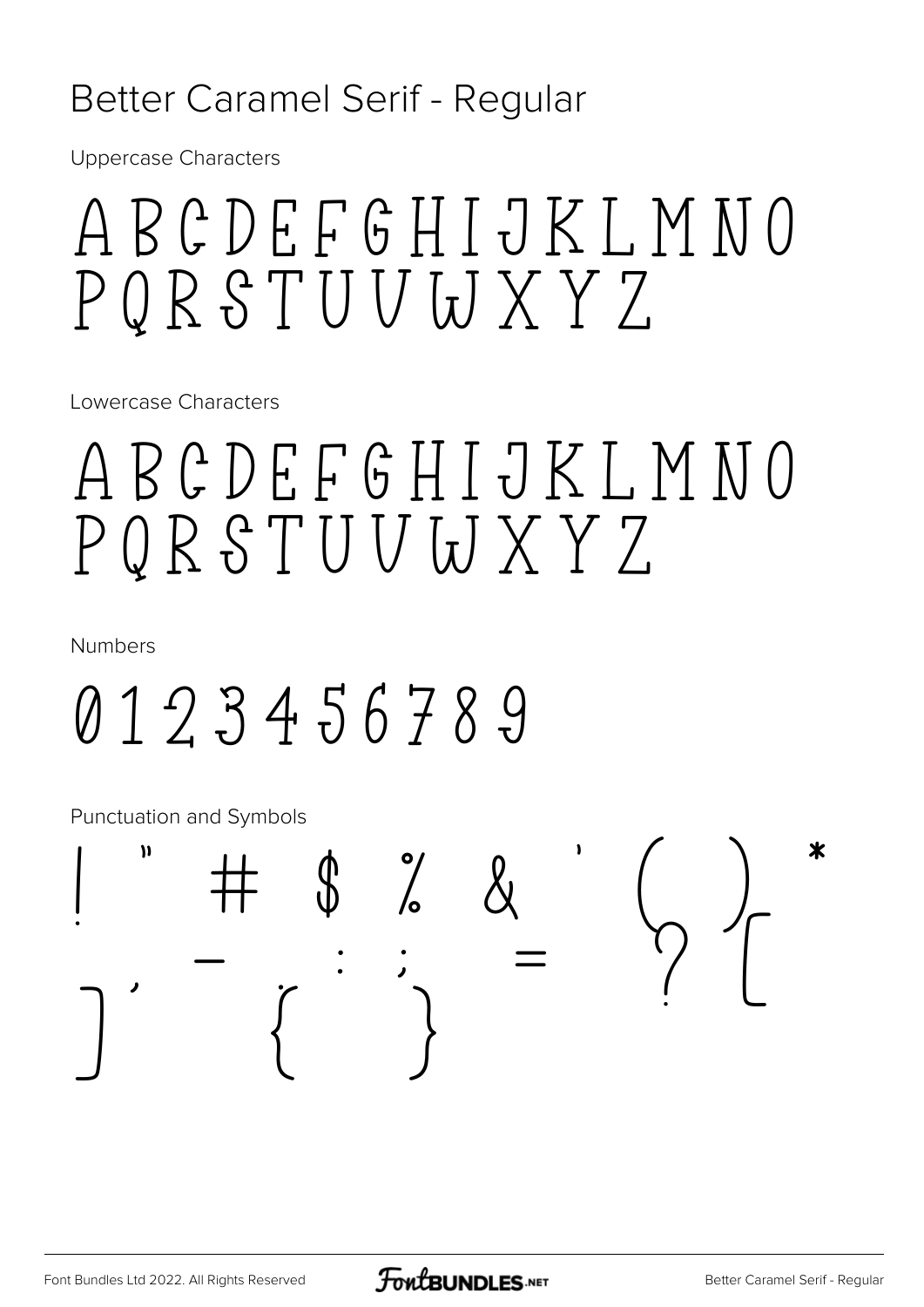|               | $\mathbf{r}$ and $\mathbf{r}$ and $\mathbf{r}$ and $\mathbf{r}$ and $\mathbf{r}$ and $\mathbf{r}$ and $\mathbf{r}$ and $\mathbf{r}$ and $\mathbf{r}$ and $\mathbf{r}$ and $\mathbf{r}$ and $\mathbf{r}$ and $\mathbf{r}$ and $\mathbf{r}$ and $\mathbf{r}$ and $\mathbf{r}$ and $\mathbf{r}$ and |  |                                                                                                                                                                                                                                                                                                  |  |
|---------------|--------------------------------------------------------------------------------------------------------------------------------------------------------------------------------------------------------------------------------------------------------------------------------------------------|--|--------------------------------------------------------------------------------------------------------------------------------------------------------------------------------------------------------------------------------------------------------------------------------------------------|--|
|               |                                                                                                                                                                                                                                                                                                  |  |                                                                                                                                                                                                                                                                                                  |  |
| $\mathcal{L}$ |                                                                                                                                                                                                                                                                                                  |  |                                                                                                                                                                                                                                                                                                  |  |
|               |                                                                                                                                                                                                                                                                                                  |  | $\mathbf{I}$ and $\mathbf{I}$ and $\mathbf{I}$ and $\mathbf{I}$ and $\mathbf{I}$ and $\mathbf{I}$ and $\mathbf{I}$ and $\mathbf{I}$ and $\mathbf{I}$ and $\mathbf{I}$ and $\mathbf{I}$ and $\mathbf{I}$ and $\mathbf{I}$ and $\mathbf{I}$ and $\mathbf{I}$ and $\mathbf{I}$ and $\mathbf{I}$ and |  |

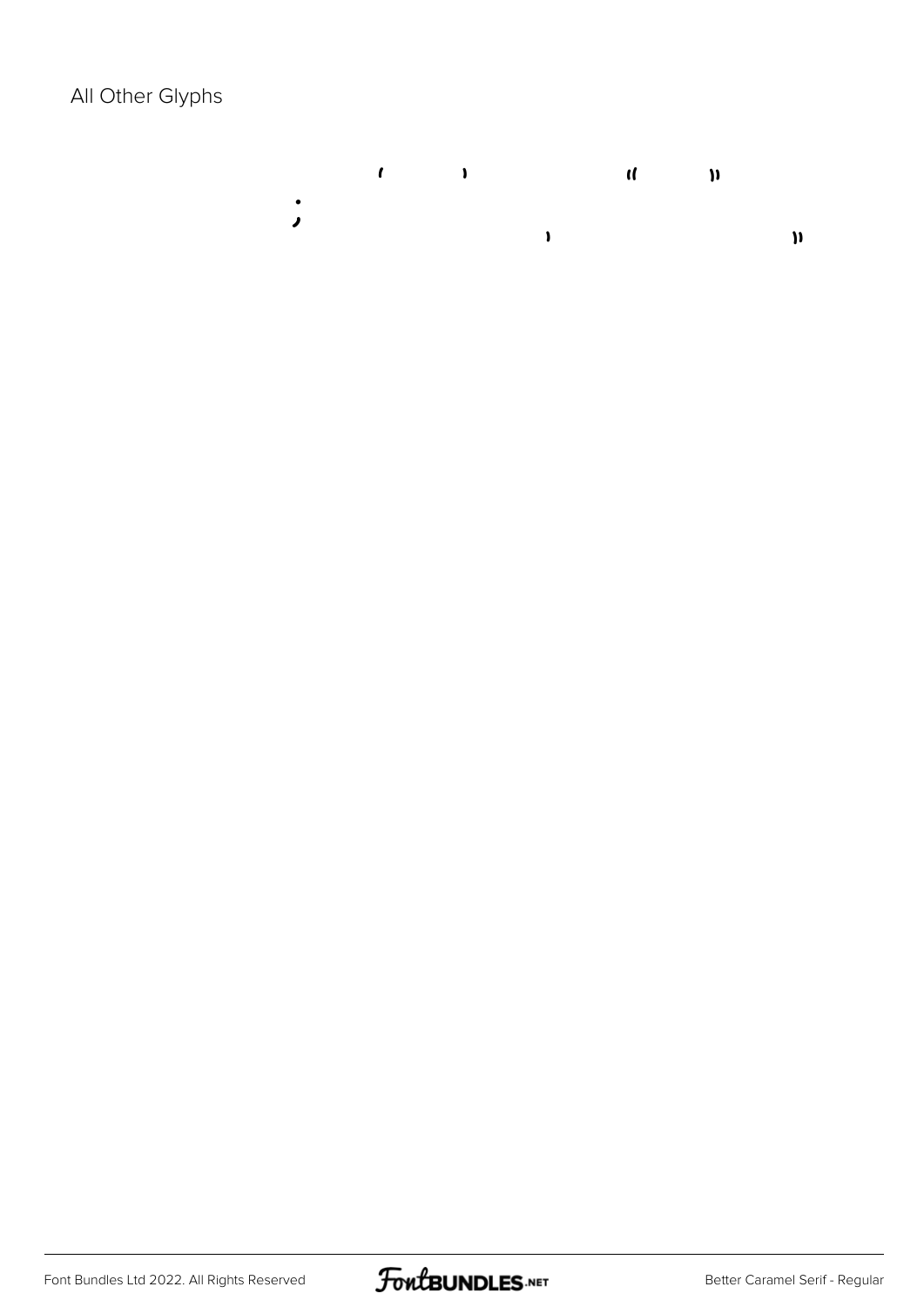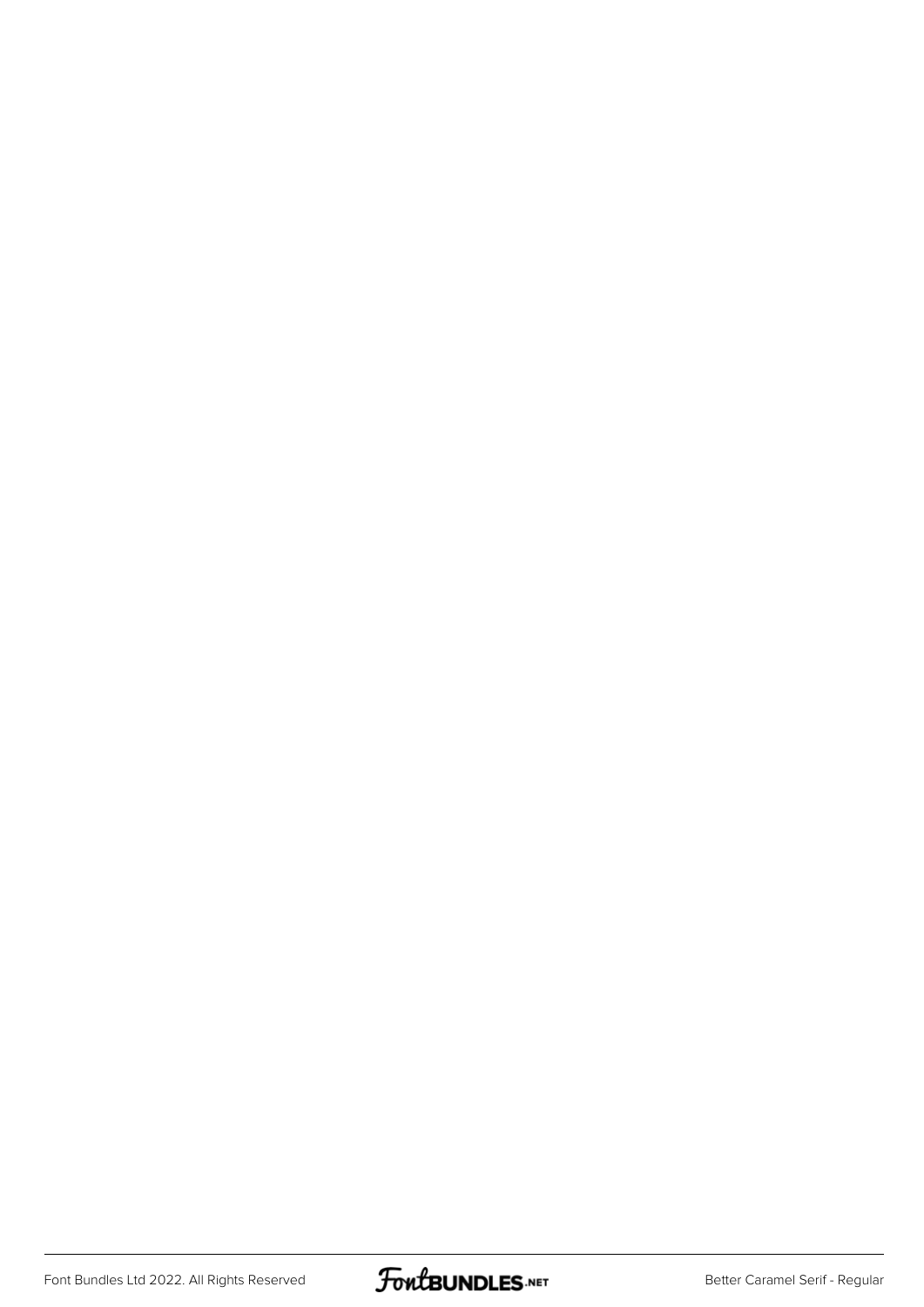Better Caramel Sans Bold - Regular

**Uppercase Characters** 

### ABCDEFGHIJKLMNOP  $0$ RSTUVWXYZ

Lowercase Characters

## ABCDEFGHIJKLMNOP  $0$ RSTUVWXYZ

**Numbers** 

0123456789

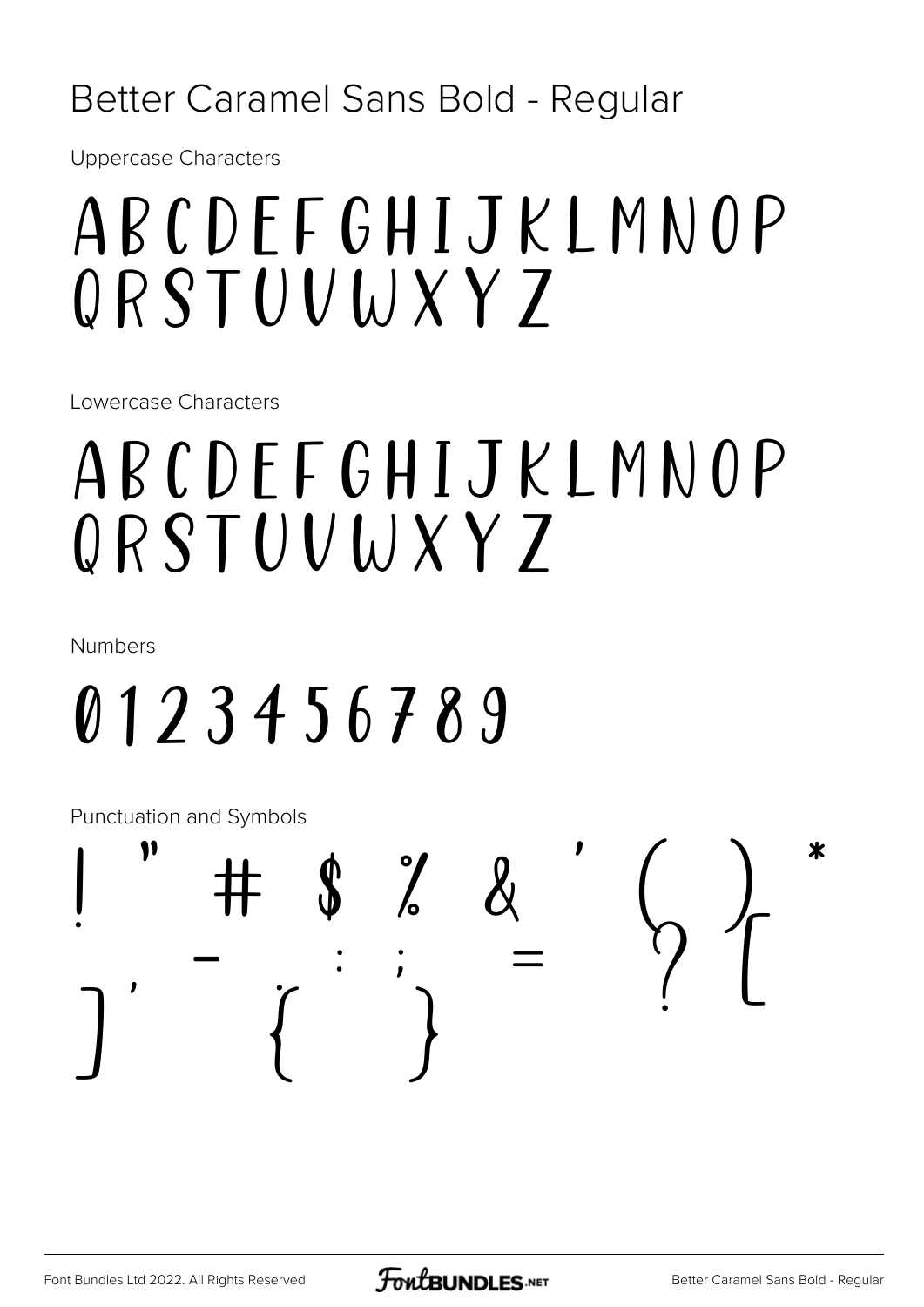|            | $\sqrt{2}$ |                | $\frac{1}{2}$ |                         |
|------------|------------|----------------|---------------|-------------------------|
|            |            |                |               |                         |
| $\ddot{i}$ |            | $\blacksquare$ |               | $\overline{\mathbf{v}}$ |
|            |            |                |               |                         |

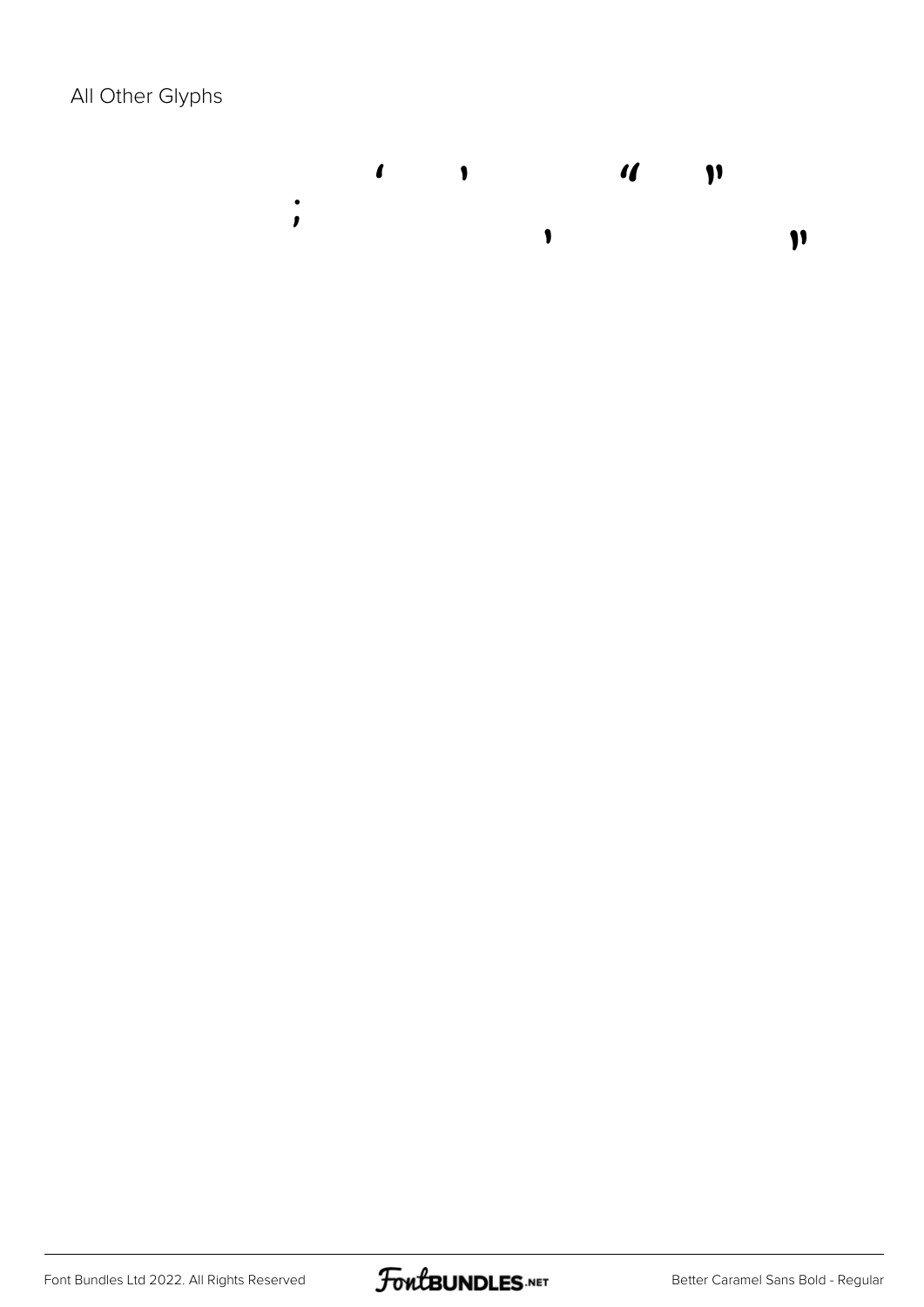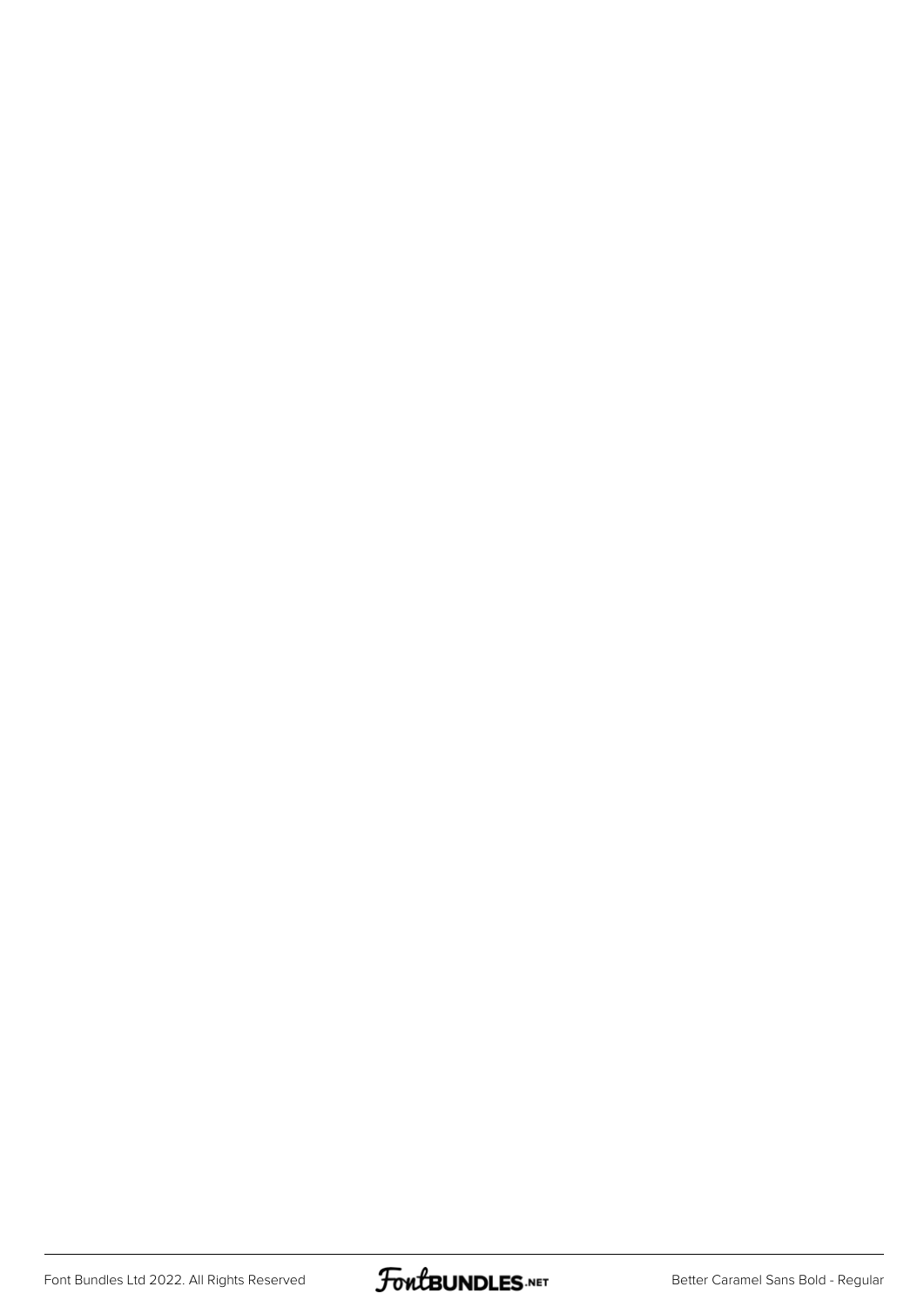Better Caramel Sans Hollow - Regular

**Uppercase Characters** 

#### ABCDEFGHIJKLMNOP ORSTUUWXYZ

Lowercase Characters

ABCDEFGHIJKLMNOP ORSTUUWXYZ

**Numbers** 

0123456789

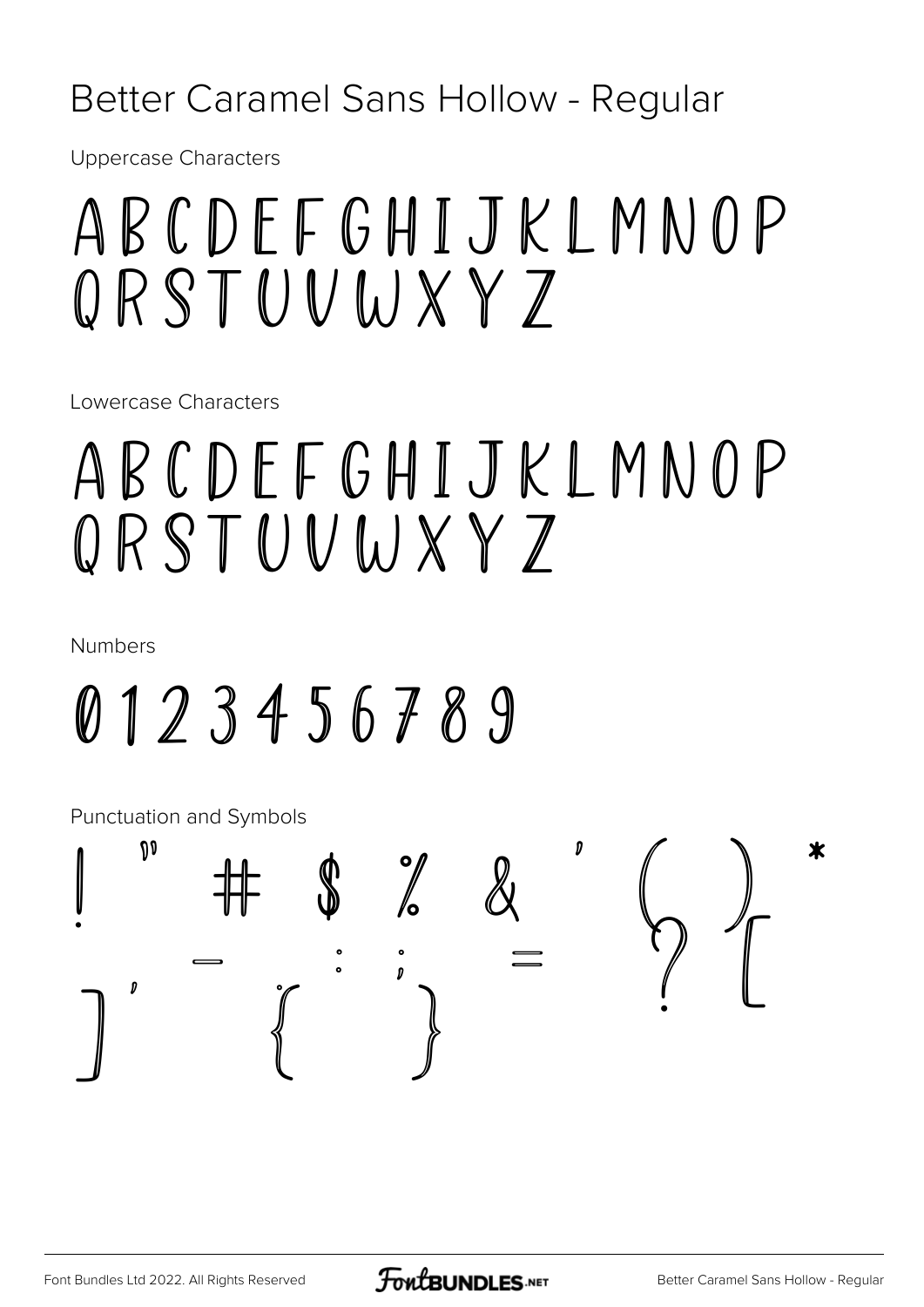|                         | $\mathcal{C}$ 0 |              | ad DD |                |
|-------------------------|-----------------|--------------|-------|----------------|
|                         |                 |              |       |                |
| $\overset{\circ}{\ell}$ |                 | $\mathbf{D}$ |       | $\mathfrak{g}$ |
|                         |                 |              |       |                |

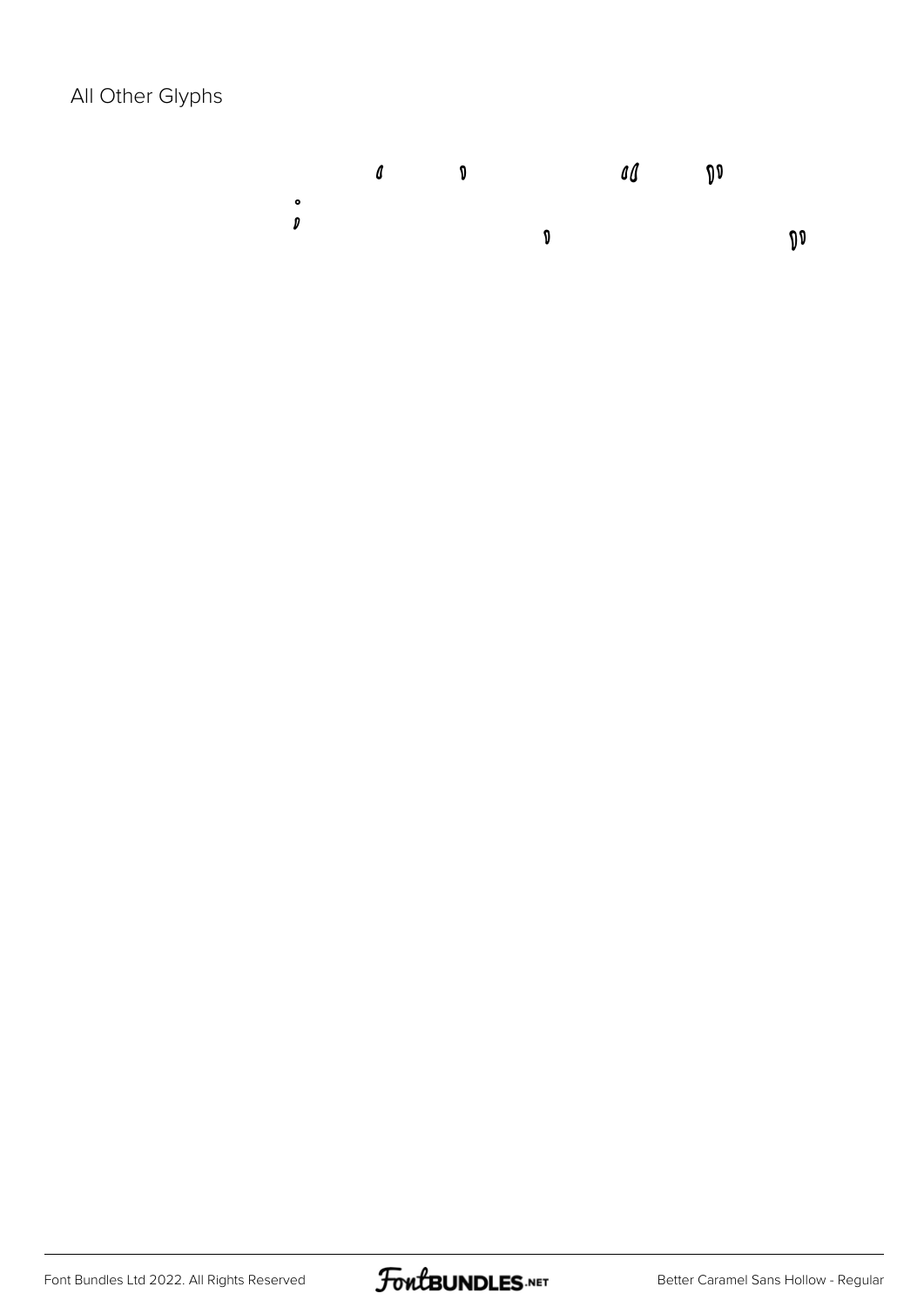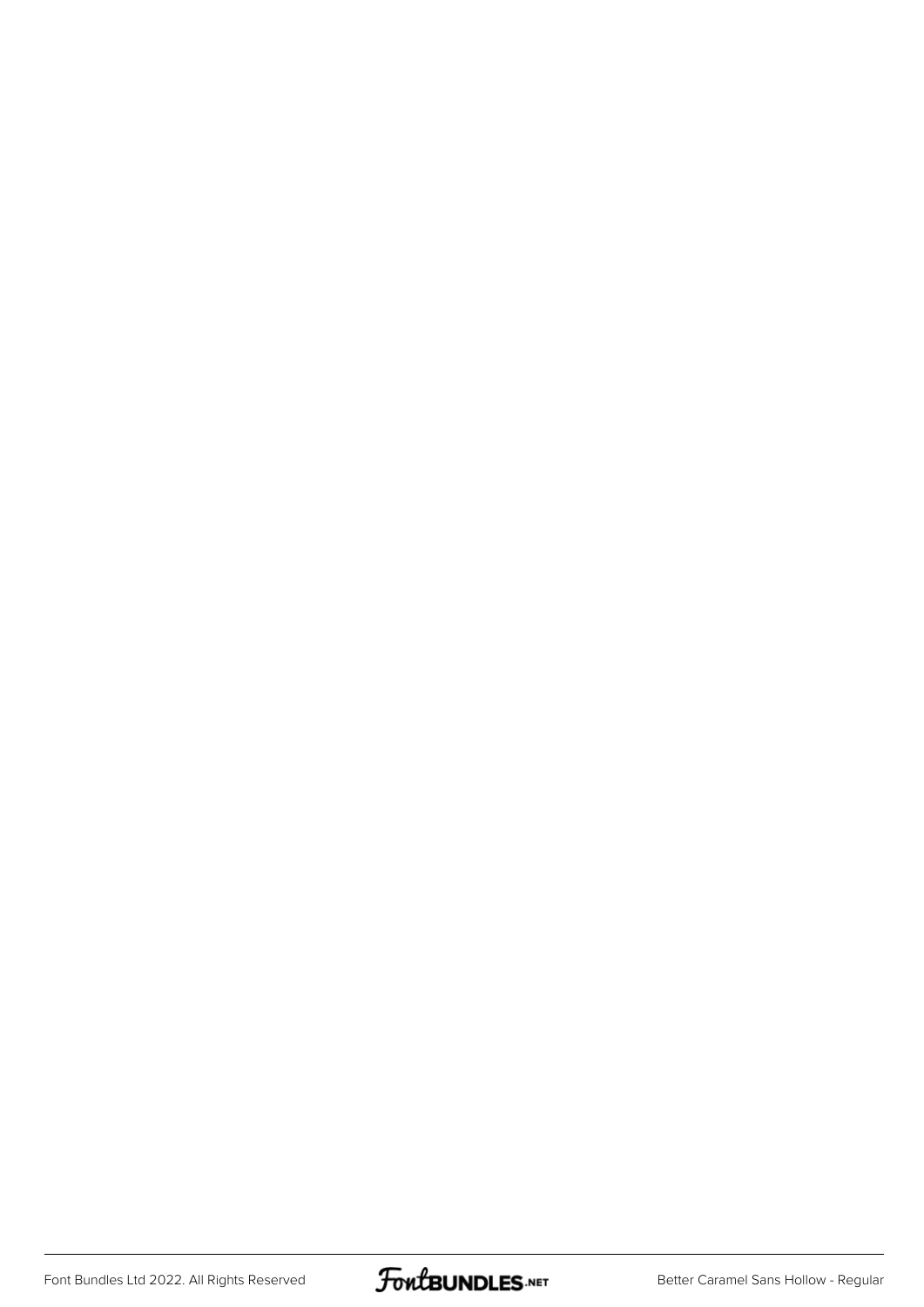#### Better Caramel Serif Bold - Regular

**Uppercase Characters** 

### ABCDEFGHIJKLMNO PORSTUUWXYZ

Lowercase Characters

## ABCDEFGHIJKLMN0 PQRSTUUWXYZ

**Numbers** 

# 0123456789

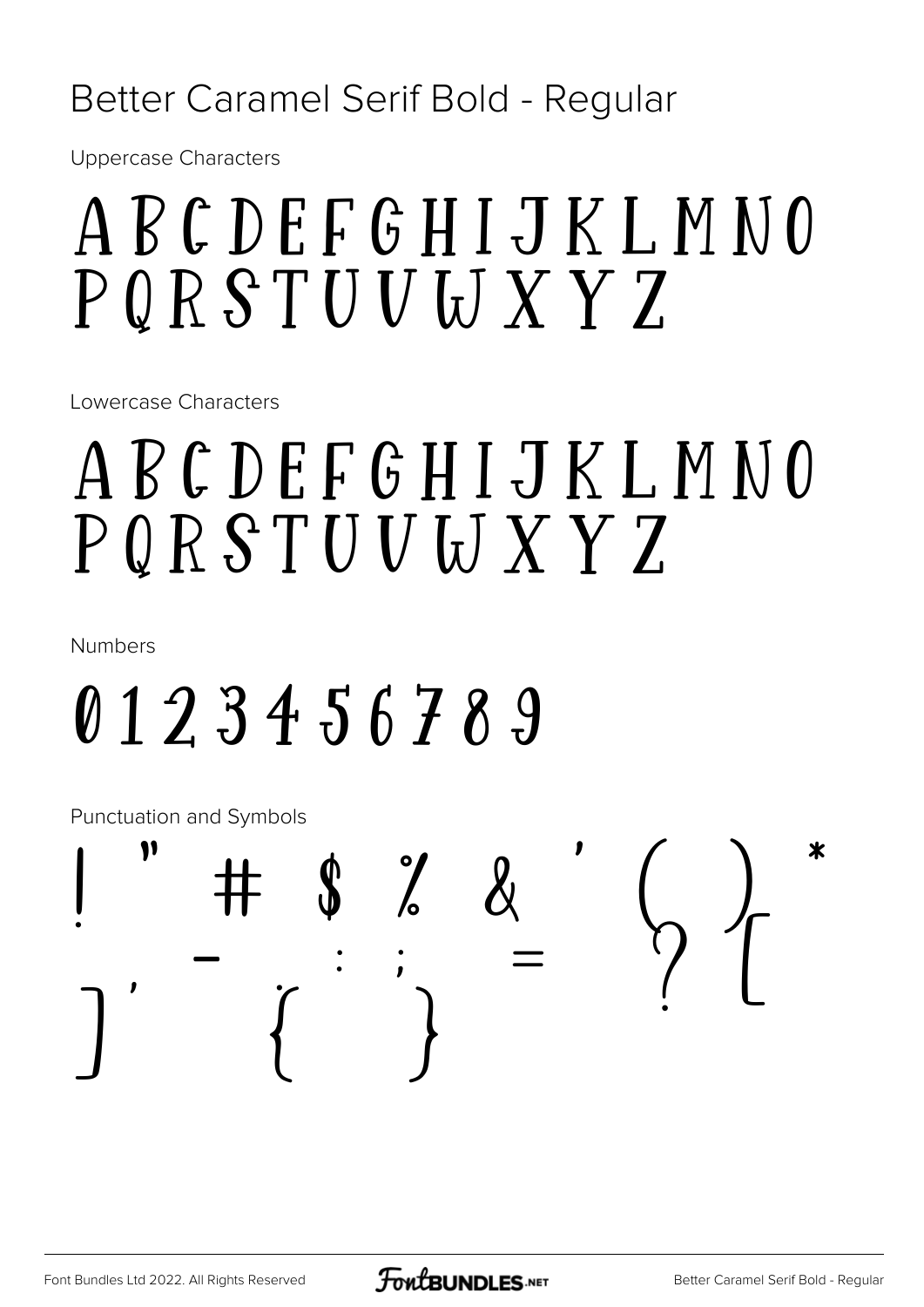|            | $\sqrt{2}$ |                         | $\frac{1}{2}$ |                         |
|------------|------------|-------------------------|---------------|-------------------------|
|            |            |                         |               |                         |
| $\ddot{i}$ |            | $\overline{\mathbf{1}}$ |               | $\overline{\mathbf{v}}$ |
|            |            |                         |               |                         |

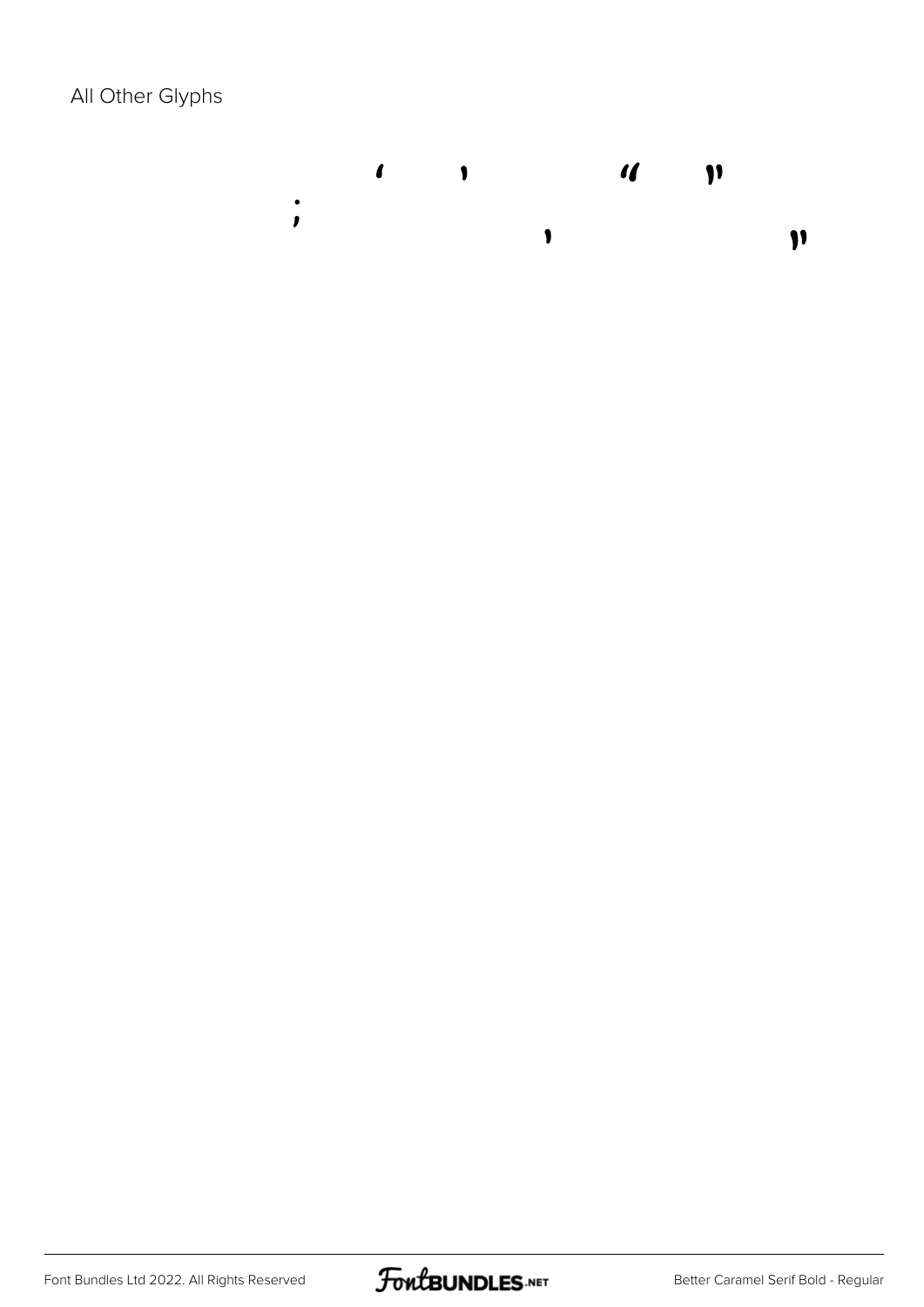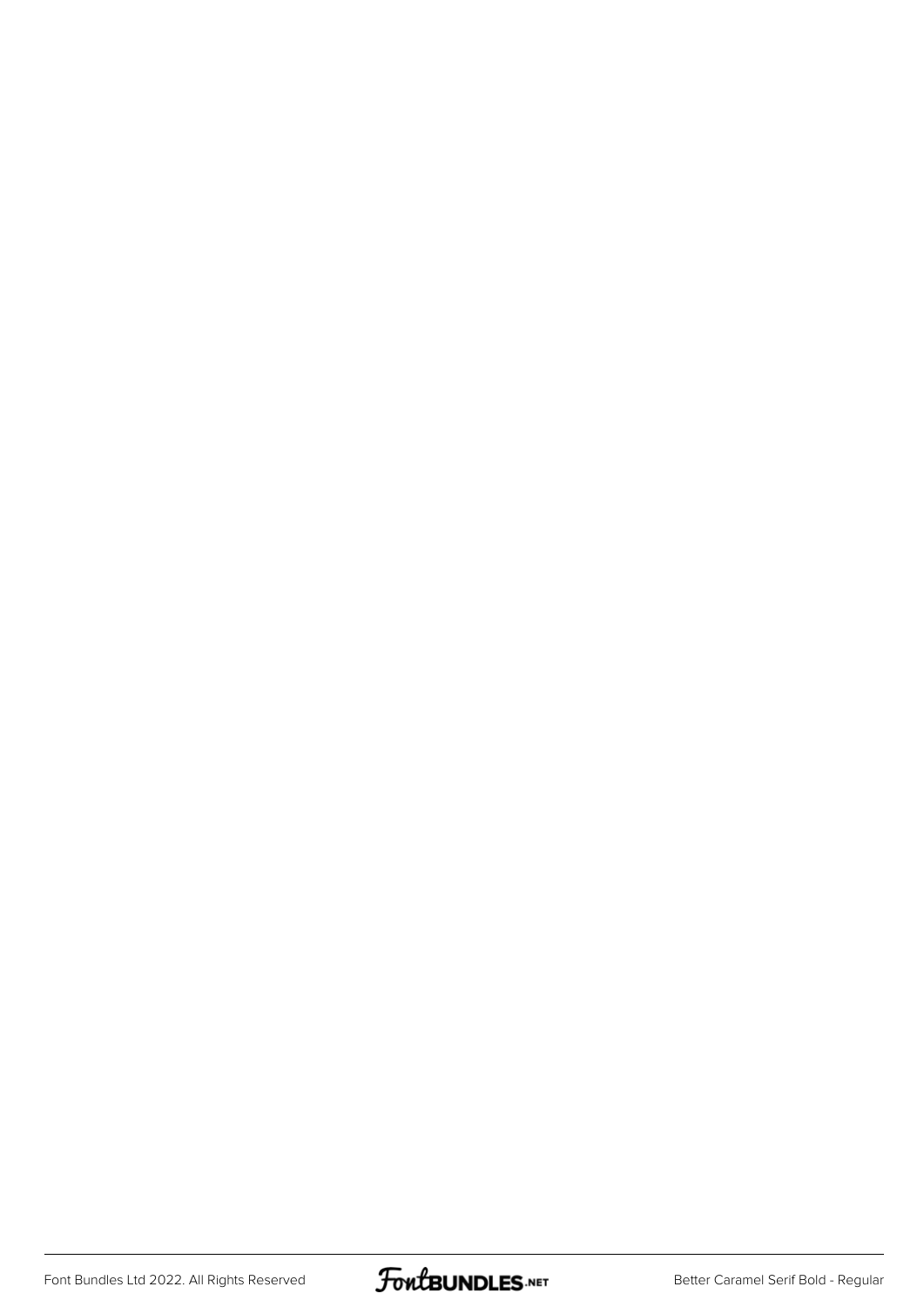Better Caramel Serif Hollow - Regular

**Uppercase Characters** 

#### ABCDEFGHIJKLMNO PQRSTUUWXYZ

Lowercase Characters

#### ABCDEFGHIJKLMNO PQRSTUUWXYZ

**Numbers** 

0123456789

Punctuation and Symbols



**FOWLBUNDLES.NET**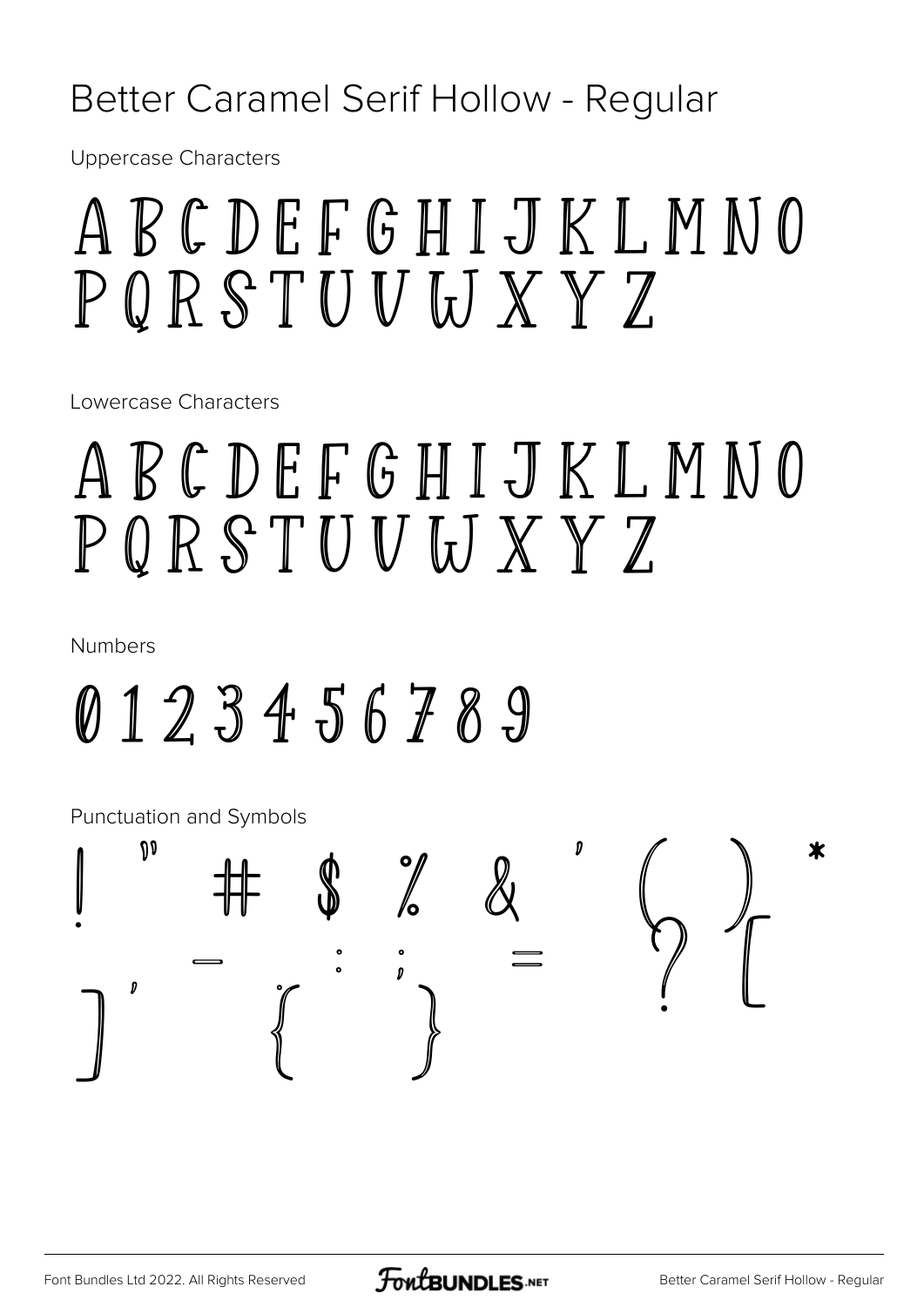|                       | $\mathcal{C}$ 0 |              | <i>ag</i> do |                |
|-----------------------|-----------------|--------------|--------------|----------------|
|                       |                 |              |              |                |
| $\int\limits_{0}^{0}$ |                 | $\mathbf{D}$ |              | $\mathfrak{g}$ |
|                       |                 |              |              |                |